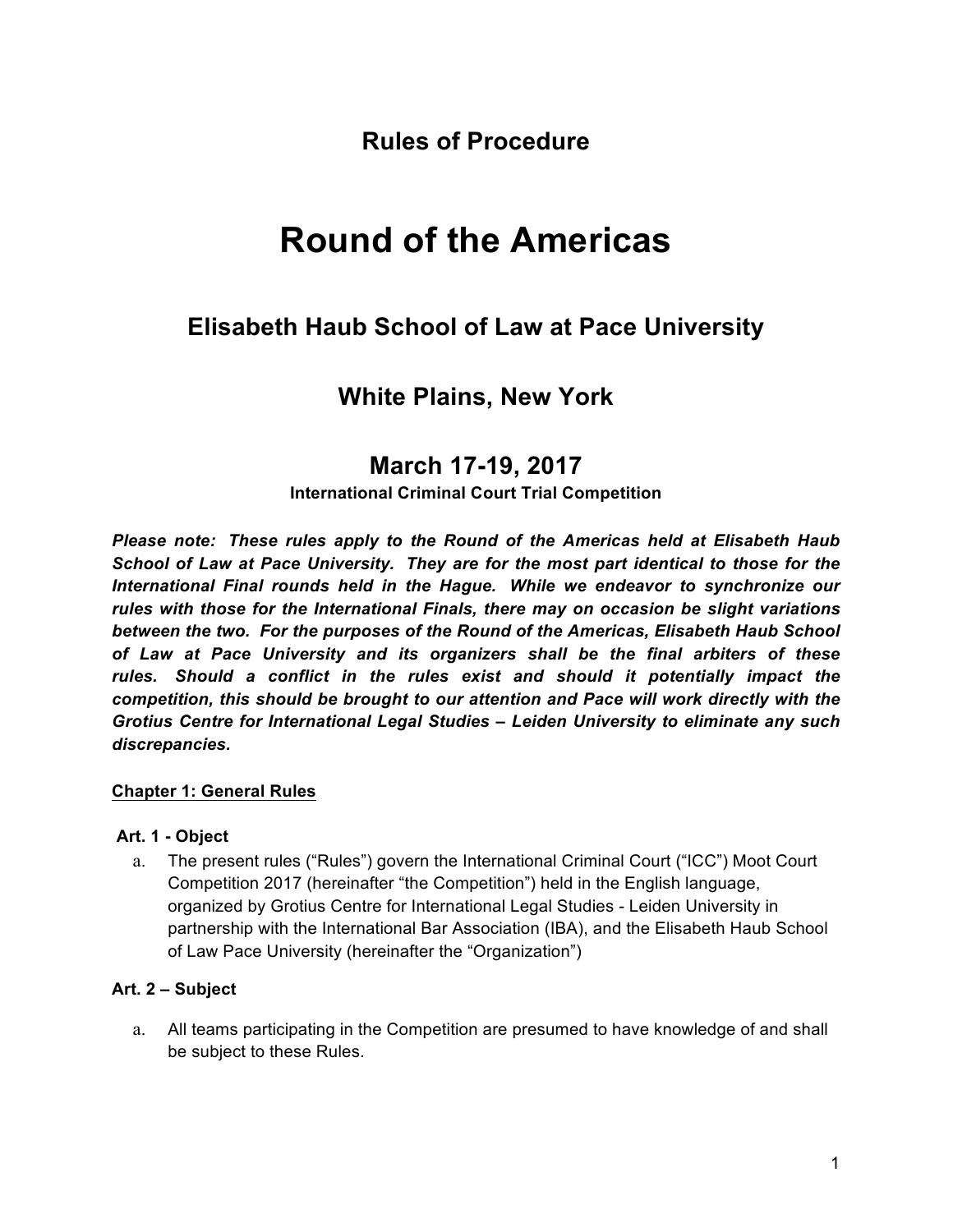#### **Art. 3 - Interpretation of the Rules**

- a. The Organization has the authority to interpret and amend the provisions contained in the Rules.
- b. The Organization reserves the right to make changes at any time before the commencement of the Preliminary Round or when necessary. Any changes made will be communicated to the participating teams most likely to be affected.

## **Art. 4 - Aim of the Competition**

The Competition aims to encourage university students to improve their knowledge of international criminal law in practice and in particular of the ICC, its mandate and its jurisprudence, by simulating its proceedings through arguing a hypothetical case. The Competition seeks to enhance the knowledge about the Rome Statute, especially within countries that have yet to ratify it. In addition, the Competition provides participants with the opportunity to become familiar with the Hague based International institutions.

## **Art. 5 – Participation**

- a. Each country may be represented by a maximum of three (3) teams. If you have twelve (12) or more teams participating in the National/Regional Rounds, three (3) teams will proceed to the international rounds. If there are less than twelve (12) teams, only two (2) proceed to the international rounds.
- b. Only actively enrolled students in Bachelor and Master Programs are eligible to participate. Exchange students may participate on behalf of their host university.
- c. Non-law students may be considered eligible, provided that they have the requisite legal knowledge. It is each team's responsibility to ensure that its team members have a level of legal knowledge suitable for the Competition.
- d. Students admitted to practice, by having taken and passed the bar exam, are prohibited to participate.

## **Art. 6 - Team Composition**

- a. Each team will be comprised of a maximum of:
	- 1. Three (3) speakers;
	- 2. Two (2) researchers;
	- 3. Two (2) coaches: one leading coach and one assistant coach;
- b. The coach is responsible for giving academic and scientific instructions to his/her team and represents both the university as well as the team before the Organization. Article 5 restrictions shall not apply to the leading and assistant coaches.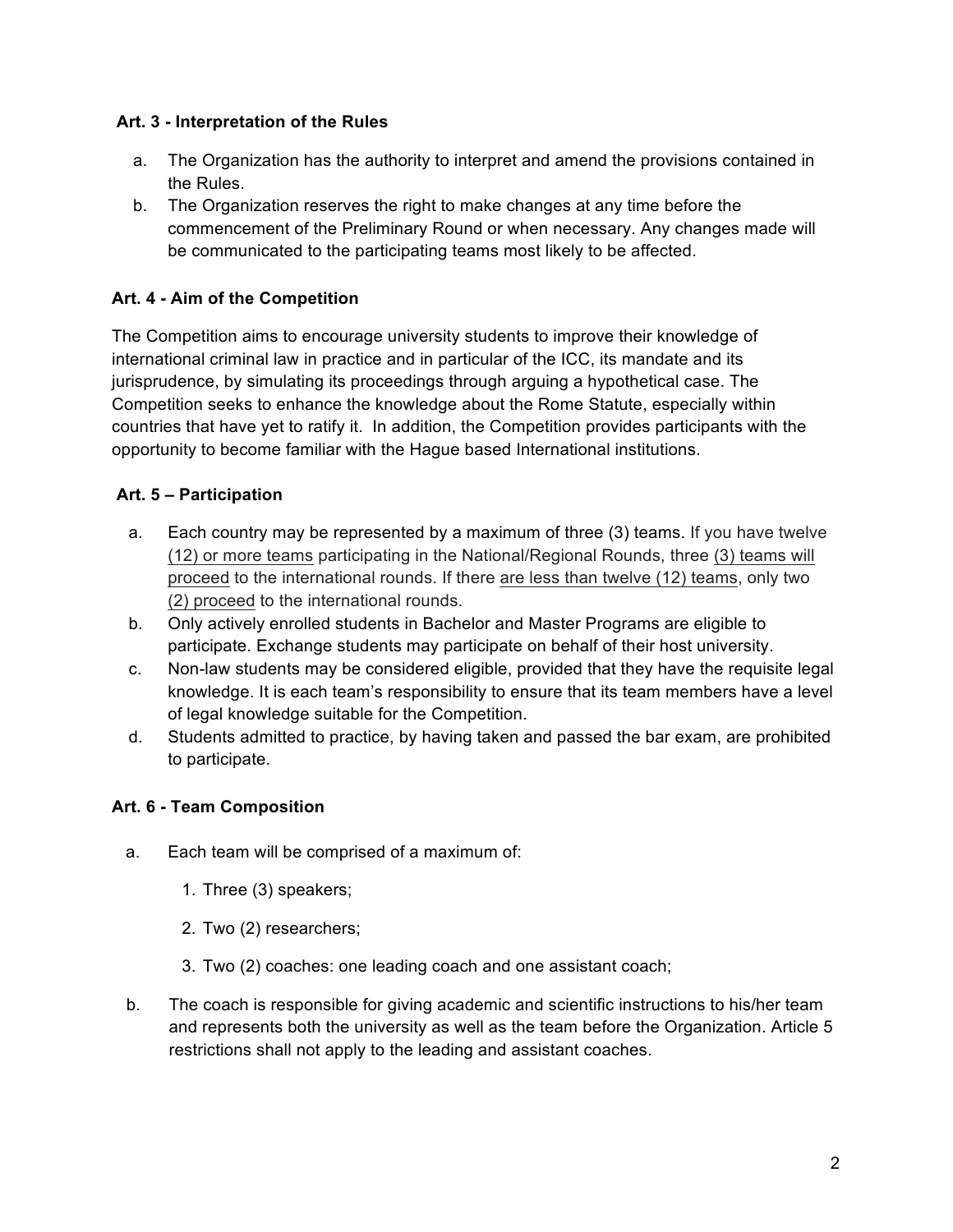- c. Each team must submit in writing their team composition at the time of registration. Each university will be responsible for the selection of the team members and the designation of their coach(es).
- d. The maximum number of team representatives for each team cannot exceed seven (7). A team may be comprised of no fewer than three (3) speakers without an explicit waiver received upon written request of the Organizers.
- e. Any other changes in team composition must also be submitted in writing before February 10, 2017. Any request for changes in team composition after this timeframe shall be rejected. However, the Organization reserves the right to allow team composition changes after this deadline in consideration of exceptional circumstances or in the interests and fairness of the Competition.

## **Chapter 2: Administrative Provisions**

## **Art. 7 - Team Registration**

- a. Registration for the Competition will open on 19 September 2016.
- b. Each team can for register online via Pace's Competition website (http://www.pace.edu/school-of-law/ICC).
- c. The deadline for registration is at 31 October 2016. A team cannot register after this date. Depending upon the number of teams registered, late registration may be allowed.

## **Art. 8 - Team Identification**

- a. In the interest of fairness and objectivity, each team shall be assigned an anonymous number prior to submission of their memorials.
- b. This number will be emailed to each team by the Organization.
- c. This number becomes the team's identifier throughout the Competition.

## **Art. 9 - Registration Fee**

- a. The Organization will issue an invoice for payment of the registration fee to eligible teams.
- b. Each team must pay their registration fee within thirty (30) days after the date the invoice was issued.
- c. Incomplete payment of registration fee renders that particular registration application invalid.
- d. The Organization reserves the right to accept late payment of registration fees for extraordinary circumstances.
- e. The registration fee will not be refunded under any circumstances.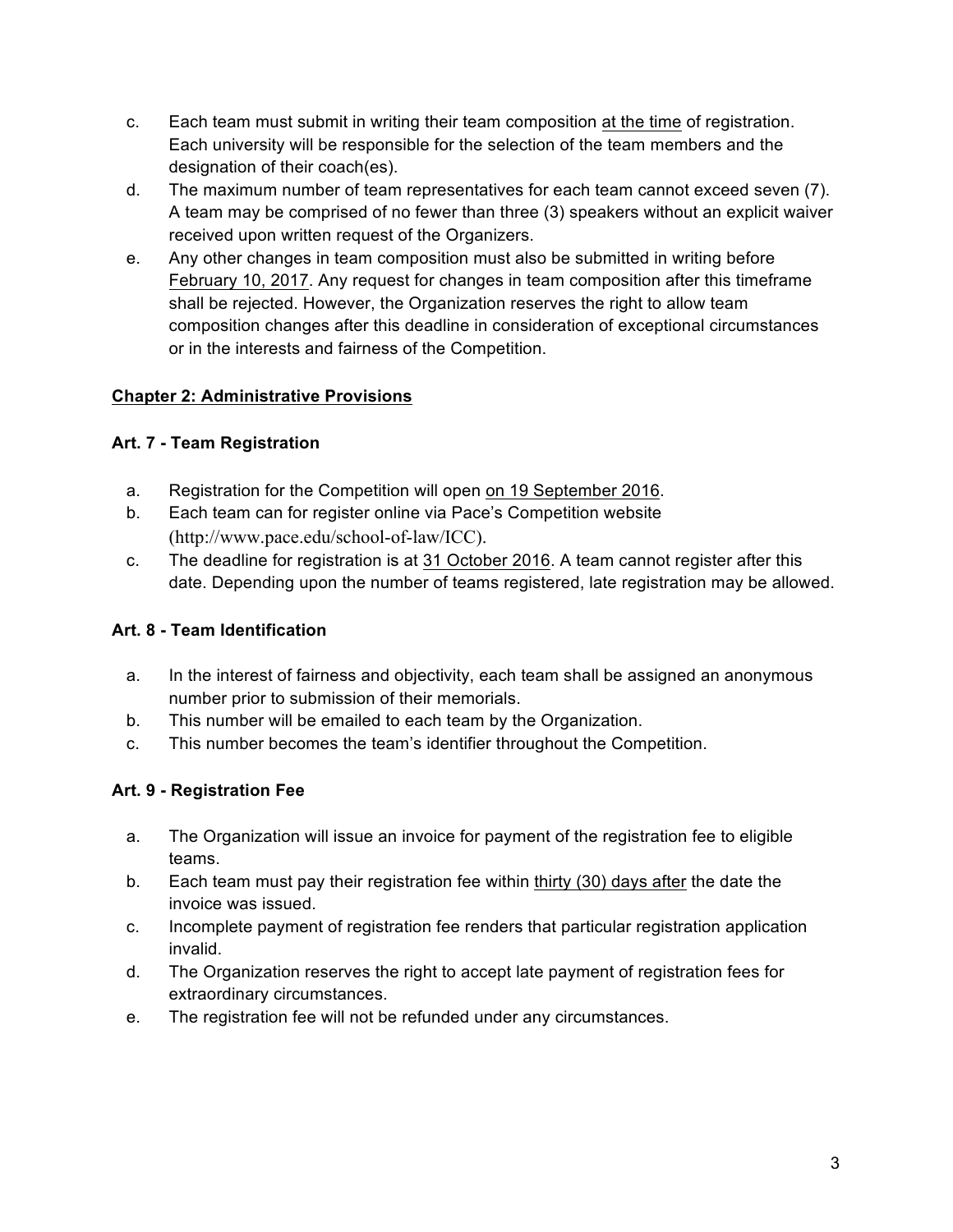#### **Chapter 3: Competition Structure**

#### **Art. 10 – Structure**

- a. The Americas Round of the Competition shall have two (2) consecutive phases, each independently graded: a written round (Memorials) and an oral round (Hearings).
- b. Each team shall address the Case in the roles of the Defense Counsel, Counsel for the Prosecution (Prosecution Counsel), and Legal Representative for Victims (Victims' Counsel), one Memorial per role.
- c. Each team shall participate in three (3) oral rounds (the "Pre-Rounds") before the Bench members in the roles of Defense Counsel, Prosecution Counsel, and Victims' Counsel.
- d. The memorials and oral pleadings shall reflect a deep knowledge of the ICC rules and case law, as well as of International Criminal Law in general.

## **Art. 11 - Semi-Final Round**

- a. The written and oral rounds are independently assessed. The sum of the scores obtained in both stages after the deduction of any penalty points will qualify the nine (9) best teams for the Semi-Final Round. This number may change based upon the number of schools registered to compete. The number of teams advancing to the Semi-Finals will be announced prior to the commencement of the Preliminary Rounds.
- b. The Semi-Final Round will consist only of an oral phase. The teams are free to choose which of their three (3) speakers will present at the Semi-Final Round. They are not bound by the role the speakers presented in the Pre-Rounds.
- c. Subject to the exception set forth in Art. 12(a), the results of the written Memorials will not be taken into account in assessing the final scores of the Semi-Final Round.

## **Art. 12- Final Round**

- a. The winner of each Semi-Final round will proceed to the Final Round. Should there be less than nine (9) teams advancing to the Semi-Finals and only two Semi-Final matchup, the third team to advance will be selected from the two Semi-Final runner ups based on a formula giving 50% weight to the team's Semi-Final Round score and 50% weight to the team's combined score from the Preliminary Round oral and written phase.
- b. The teams are free to choose which of their three speakers will present at the Final Round. They are not bound by the role the speakers presented in the pre-rounds or Semi-Finals.
- c. The Bench of the Final Round will assess the substance of the arguments and the quality of the performance of the three teams. It will deliver its judgment and announce the winner of the Competition (to be picked at the discretion of the Bench, one vote per judge). The team winning the Final Round will be the winner, regardless of the scoring of the Memorials.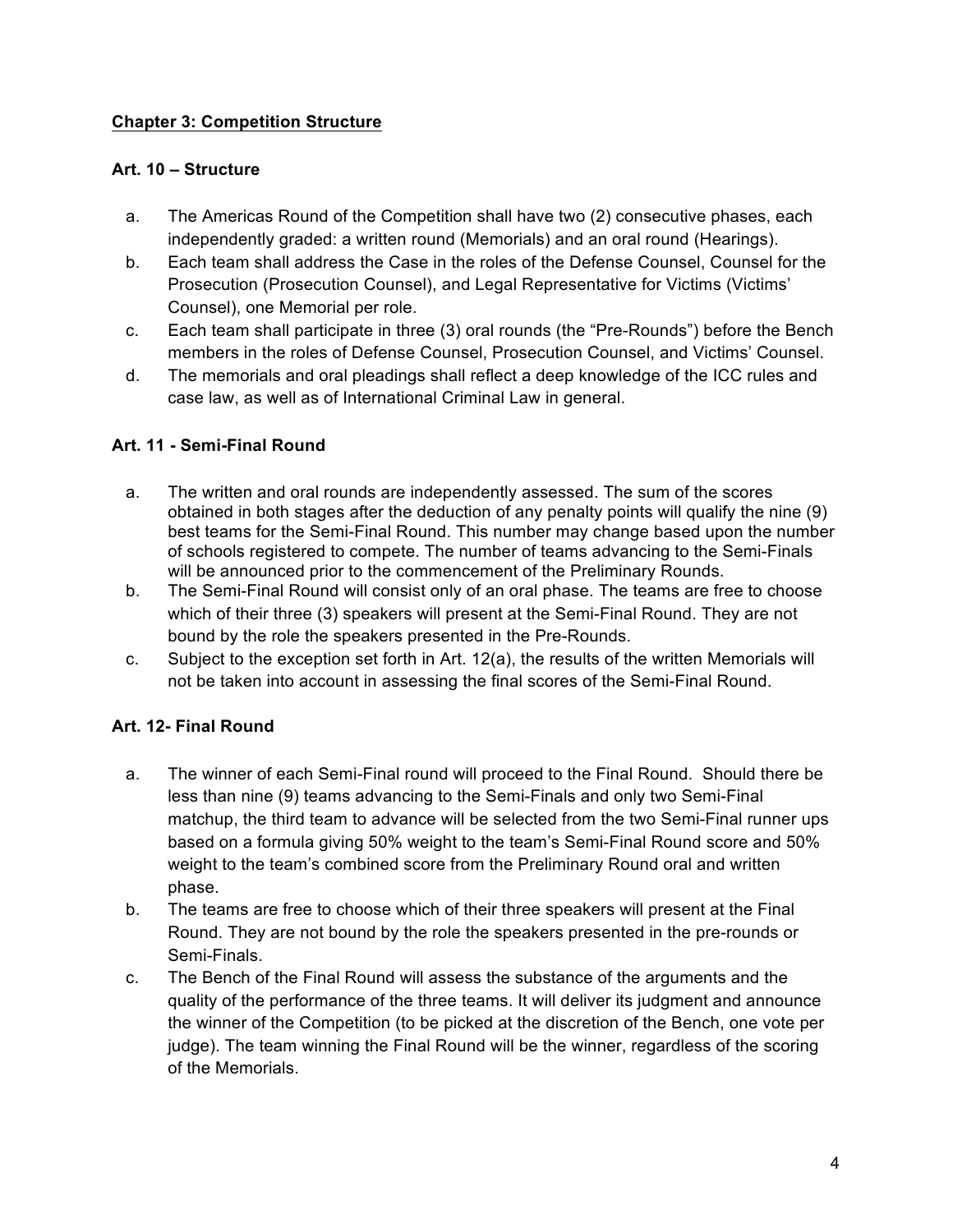## **Chapter 4: Memorial Provisions**

#### **Art. 13 - Submission of the Memorials**

- a. All teams participating in the Round of the Americas organized by Elisabeth Haub School of Law must submit their three (3) Memorials for each role *by email* by Monday, February 6, 2017 at 5 PM EST.
- b. Elisabeth Haub School of Law will submit the Memorials of the winner and runner-up of the Round of the Americas to the Grotius Centre for International Legal Studies – Leiden University.

#### **Art. 14 - Identification in Memorials**

- a. Each team must omit the following references in their Memorials:
	- 1. Names of team members;
	- 2. The members' and/or the university's country of residence;
	- 3. Its nationality; and
	- 4. The name of its university.
- b. Violations of this article will be sanctioned with up to fifty (50) penalty points.

## **Art. 15 - Memorial Format**

- a. Each team must submit its Memorial in Microsoft Word and Pdf format.
- b. Each Memorial must be printed on A4 sized paper or standard letter size paper.
- c. Each team must submit its Memorials in size 12 Times New Roman font style.
- d. Each page shall have a margin of at least 2 cm on every side of the text.
- e. Memorials must be continuously page-numbered, excluding the front-cover.
- f. Violations of this article are sanctioned with one (1) penalty point per violation, with a maximum of four (4) penalty points.

## **Art. 16 – Spacing**

- a. The text of the Memorial must be 1.5 spaced.
- b. Headings and subheadings of more than one line in length must be single spaced.
- c. Violations of this article are sanctioned with one (1) penalty point per violation, with a maximum of four (4) penalty points.

#### **Art. 17 - Word Limit**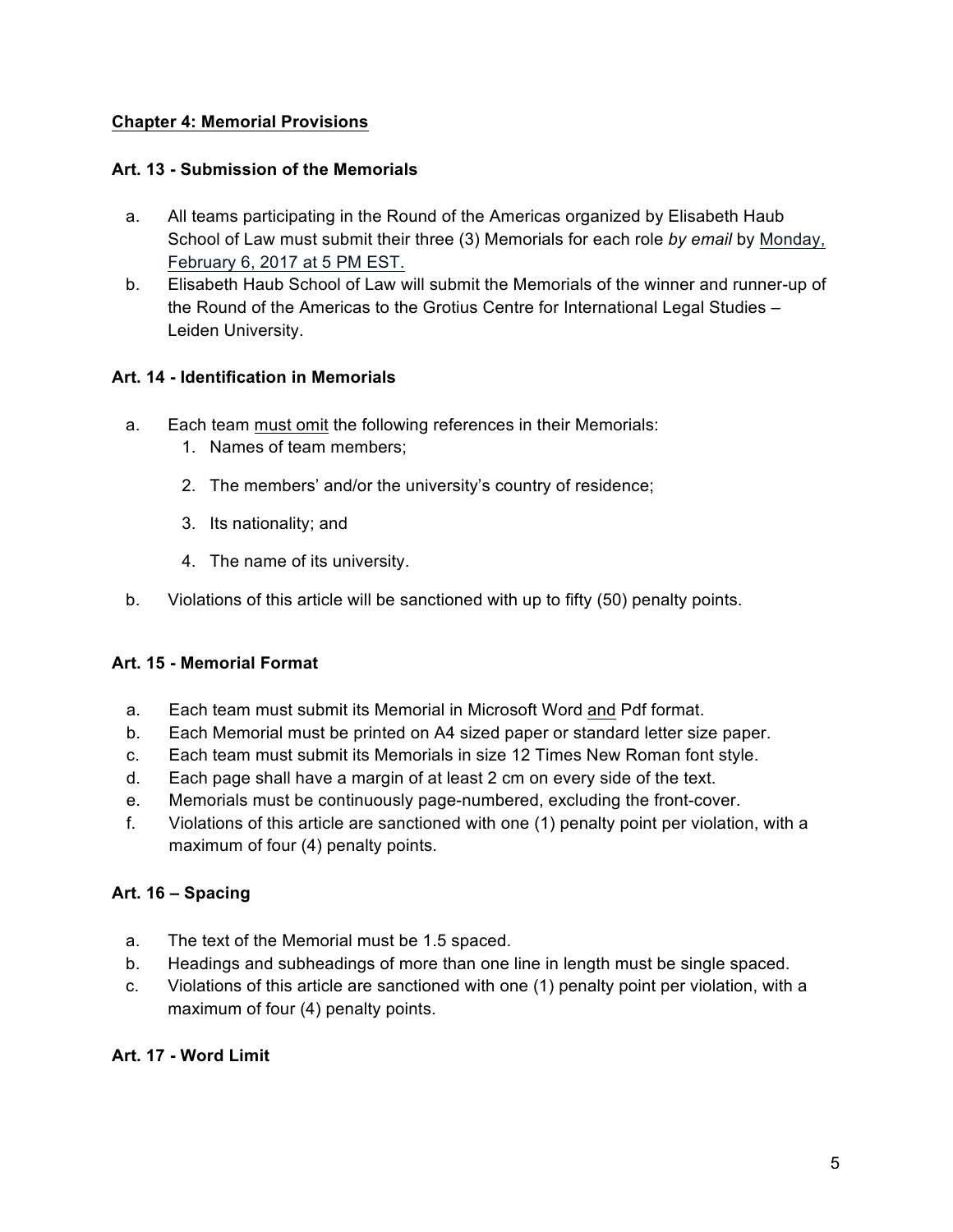Each Memorial must not exceed 10.000 words (**including footnotes**). Violations of this article are sanctioned by five (5) penalty points per 400 words. The 10.000 words include the statement of facts, issues, summary of arguments, written arguments, submissions and (optional) annexes, and exclude the front cover, title page, table of contents, list of abbreviations and index of authorities.

## **Art. 18 - Order of Content**

- a. Each Memorial shall be presented in the following order:
	- 1. Front cover;
	- 2. Title page;
	- 3. Table of contents;
	- 4. List of abbreviations;
	- 5. Index of authorities (list of sources);
	- 6. Statement of facts;
	- 7. Issues;
	- 8. Summary of arguments;
	- 9. Written arguments;
	- 10. Submissions;
	- 11. Optional: Annex (max two (2) pages); and
	- 12. Back cover.
- b. Violations of this article are sanctioned by two (2) penalty points per violation.

## **Art. 19 - Front Cover Requirements**

- a. The front cover must contain the following information:
	- 1. Team number;
	- 2. Role (Defense Counsel, Prosecution Counsel, and Victims' Counsel);
	- 3. Title of the Competition (ICC Moot Court Competition in the English Language);
	- 4. Year; and
	- 5. Total word count.
- b. The front cover (page) must be color coded accordingly: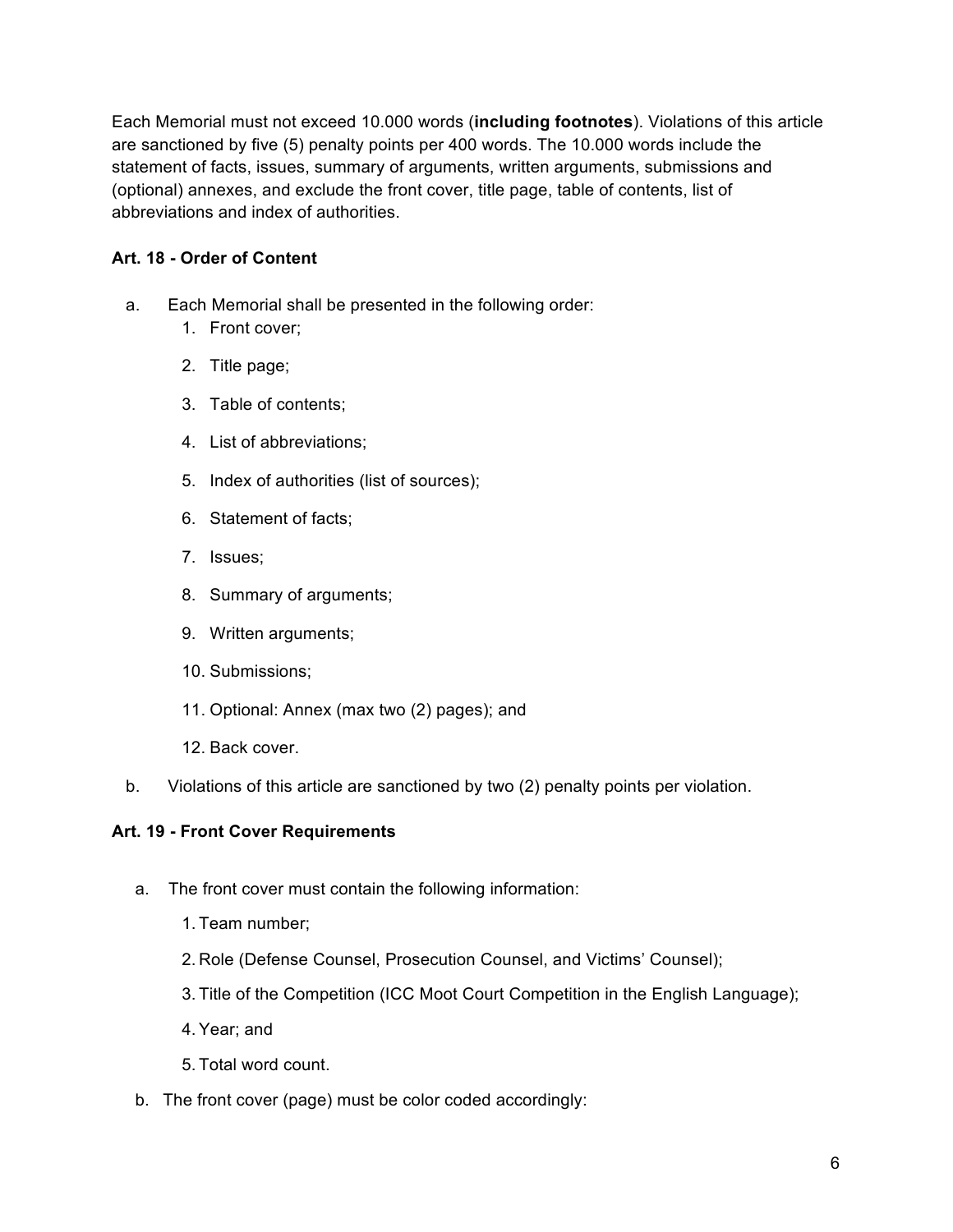- 1. Red for Defense Counsel.
- 2. Green for Prosecution Counsel.
- 3. Blue for Victims' Counsel.
- c. A format for the front cover will be provided by the Organization on the Competition website for the international competition at www.iccmoot.com
- d. Violations of this article will be sanctioned with one (1) penalty point per violation, with a maximum of three (3) penalty points.

#### **Art. 20 – Footnotes**

- a. Footnotes are to be in Times New Roman font style, size 10 font. Footnotes of more than one line in length must be single spaced.
- b. Spacing between each footnote shall be at least 1.5 or 10 points.
- c . Consistency in the reference to sources throughout the Memorial is required. A referred-to document should be easy to find using the footnote.
- d . All the sources included in the index of authorities, must be included in the footnotes as well.
- e . Footnotes must be uniform.
- f. Abbreviations of sources within footnotes are allowed. The abbreviation has to be announced in the footnote itself or in the index of authorities.
- g. Violations of this article are sanctioned with two (1) penalty point per violation, with a maximum of ten (5) penalty points. More than one violation of the same item of this Article should be considered as one violation in total.

## **Art. 21 - Scoring Structure Memorials**

- a. Scores are awarded out of a maximum of 100 points.
- b. Scores are awarded for:
	- 1. Organization, structure, and analysis of the issues: 20 points
	- 2. Use of facts and legal principles: 20 points
	- 3. Use of authorities and citations: 20 points
	- 4. Persuasiveness, ingenuity, logic, and reasoning: 20 points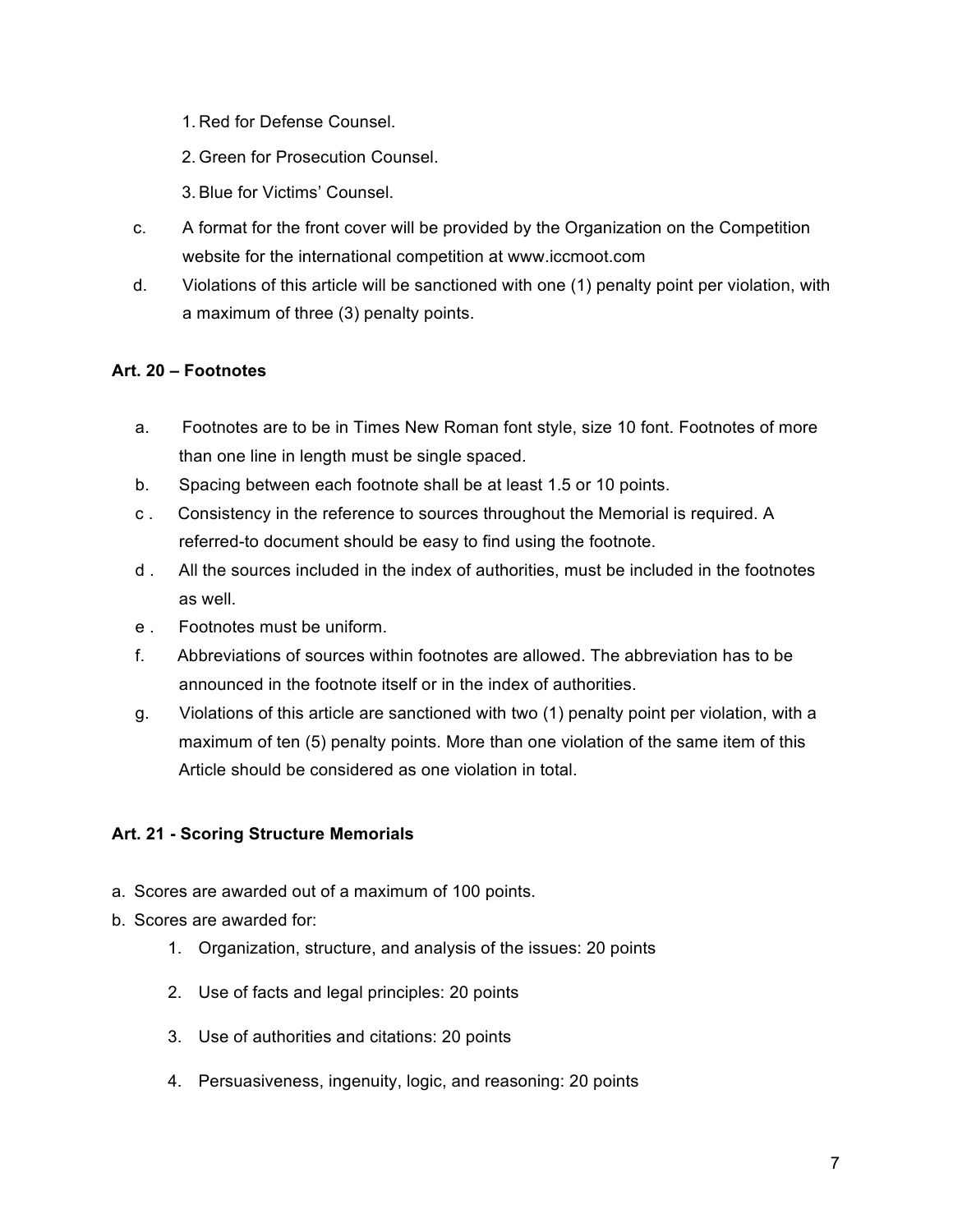5. Grammar, style, and clarity: 20 points

#### **Art. 22 - Late Delivery Memorials**

Late delivery of memorials is sanctioned with twenty (20) penalty points.

#### **Art. 23 - Plagiarism**

Plagiarism in Memorials will be sanctioned with the disqualification of the team. A team's disqualification is final and irrevocable.

#### **Chapter 5: Oral Round Provisions**

#### **Art. 24 – Content**

- a. Each team's Hearing pleadings must demonstrate an outstanding knowledge of the ICC Rules of Procedure and Evidence and case law, as well as the applicable international criminal law principles.
- b. The Hearings will have a maximum length of two (2) hours per session and shall reflect familiarity with ICC proceedings.

#### **Art. 25 – Appearance**

- a. Each team scheduled to appear has a maximum of fifteen (15) minutes to appear before the bench from the start of the scheduled time.
- b. The Competition will proceed on an *ex parte* basis at the expiration of the fifteen (15) minutes. The organization may decide to delay the start of the proceedings, or reschedule the session in exceptional circumstances.

#### **Art. 26 – Speakers**

- a. Each team shall consist of three (3) speakers. Every speaker of a team will take on the presentation of Defense Counsel, Prosecution Counsel or Victims' Counsel. It is within the discretion of each team to decide which speaker will present the rebuttal. Researchers are not permitted to do the initial presentation or rebuttal.
- b. Only two members of each team, speakers and/or researchers, are allowed to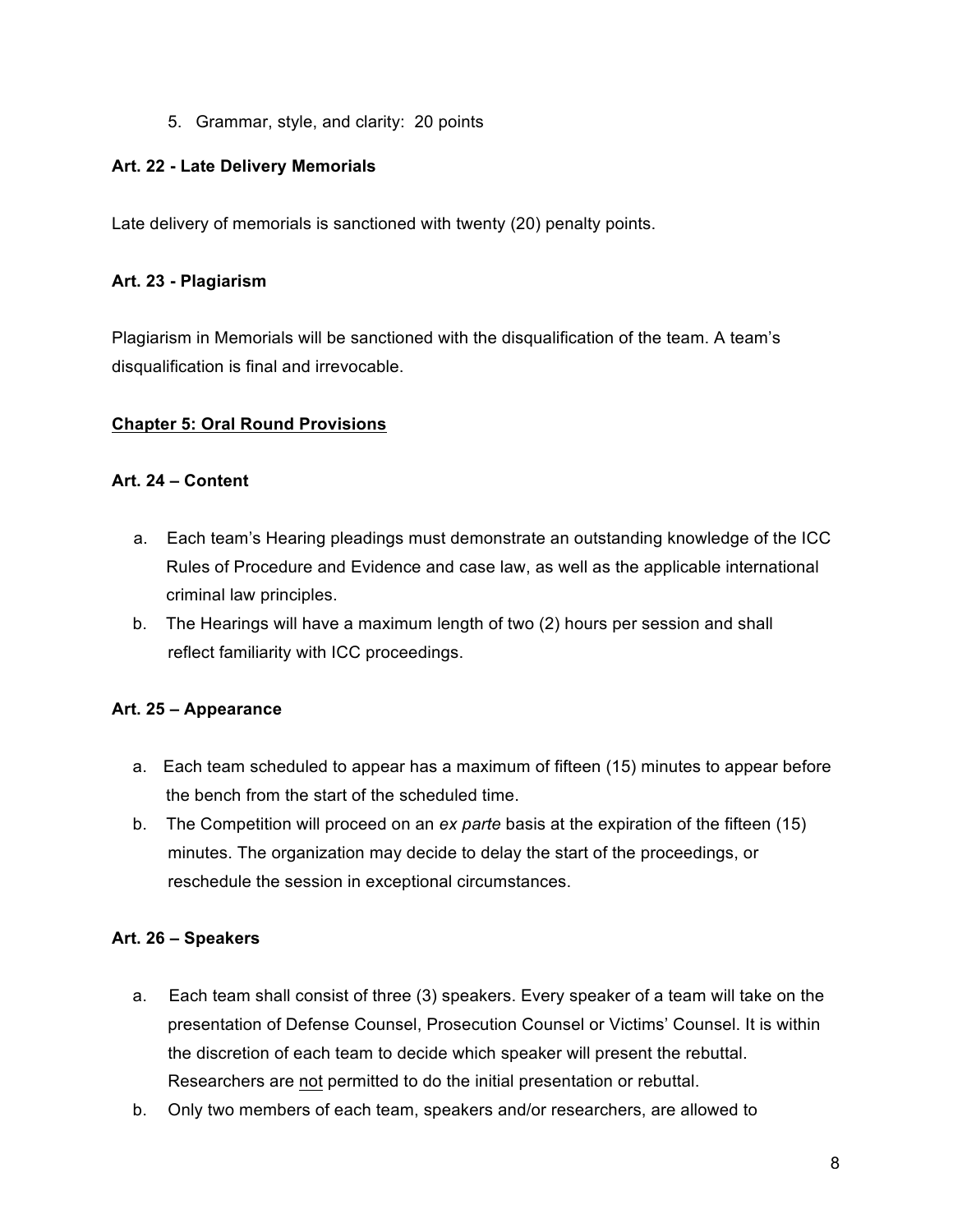be present before the Bench.

- c. Each speaker will speak according to the time allocated under Articles 29 and 30.
- d. Verbatim reading of the Memorials during the Hearings is strictly prohibited and will be penalized.

#### **Art. 27 – Communication**

- a. Communication between the speakers and the coaches, team members not presenting, or Competition spectators, is strictly prohibited during the Hearings.
- b. Only those present before the bench are permitted to communicate in writing with each other.
- c. The use of laptops, mobile devices, or any other electronic devices during the Hearings is strictly prohibited. Speakers are permitted the use of a watch only. An exception can be made by the Organization for exceptional circumstances, such as a team member's disability.
- d. Violations of this article are sanctioned by up to fifty (50) points. It is up to the discretion of the Bench Members, taking into account the seriousness and consequences of the violation, how many penalty points will be deducted.

## **Art. 28 - Raising Objections**

- a. The speakers are allowed to make a maximum of one objection per session to the exposition of the oralist of the other teams, as long as it is of utmost importance for the procedure before the ICC and refers to the immediate argument of the pleading oralist.
- b. An objection is only permissible in the following situations:
	- 1. When any of the speakers refer to events that are not mentioned in the case;
	- 2. Radical differences between oral arguments and arguments in the written memorial;
	- 3. If the Bench Members deem it appropriate.
- c. Once the reasons for the filed objection are expressed, the Bench Members are obliged to hear the arguments of the counterpart to decide on the legality or illegality of the objection.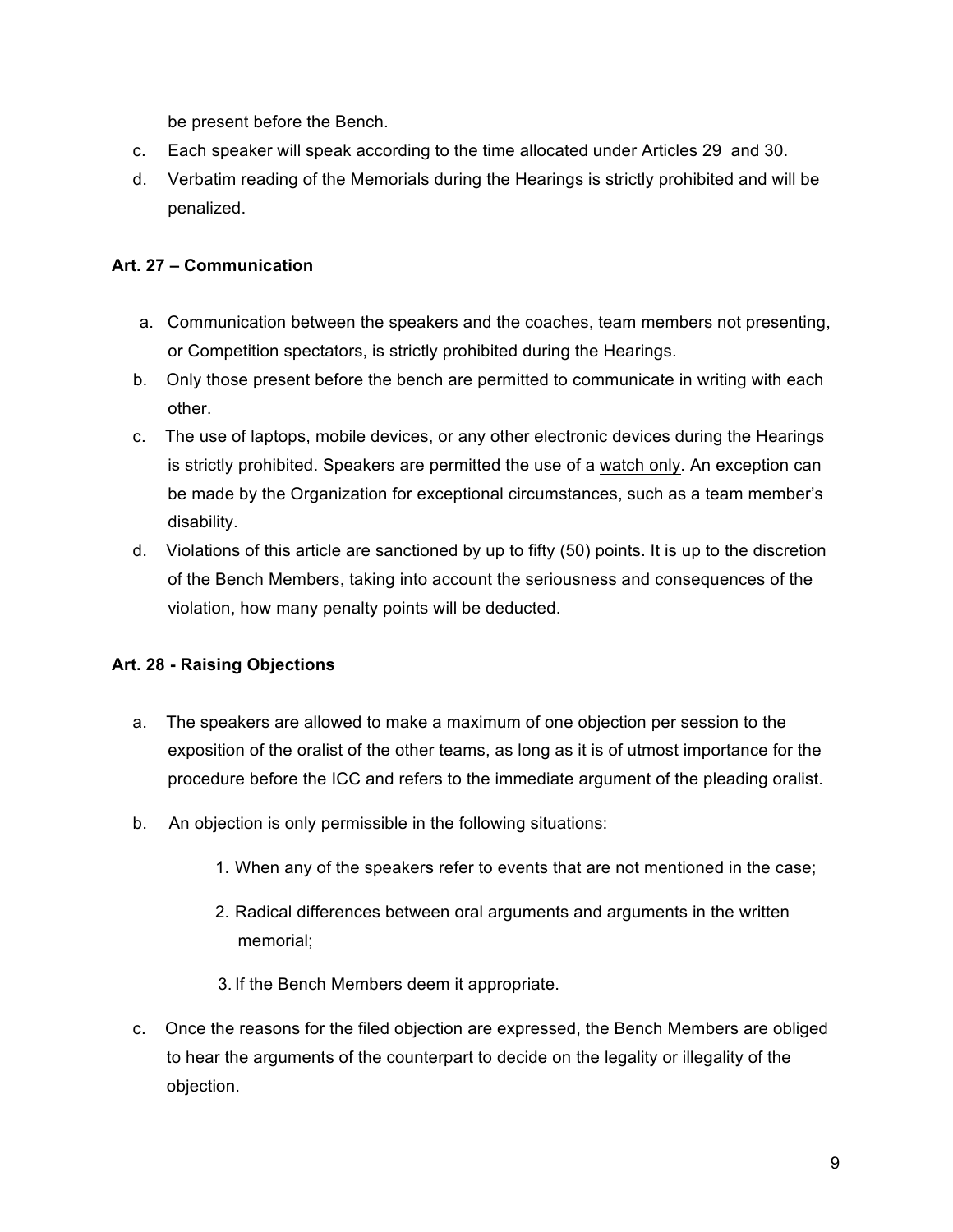- d. The Bench will decide by unanimous vote on the admissibility or inadmissibility of the objection. In case of misusing the objection, the speaker that objects will be sanctioned by a deduction of up to ten (10) discretionary penalty points. If the objecting team is correct, there may be up to a ten (10) discretionary penalty point deduction from the speaker that violated the Rules.
- e. The objection will not be included in the time mentioned in Articles 29 and 30.

## **Art. 29 - Speaking Time**

- a. Presentation by Prosecution Counsel: up to 20 minutes
- b. Presentation by Defense Counsel: up to 20 minutes
- c. Presentation by the Victims' Counsel: up to 20 minutes
- d. Bench Member's questions are included in the speaking time of each presentation.

#### **Art. 30 – Rebuttal**

- a. Rebuttal by Prosecution Counsel: up to 10 minutes
- b. Rebuttal by Defense Counsel: up to 10 minutes
- c. Rebuttal by the Victims' Counsel: up to 10 minutes
- d. Bench Member's questions are included in the speaking time of each rebuttal.
- e. Speakers are not permitted to introduce new issues in their rebuttal.
- f. All arguments and issues opposing counsels raised in their presentation and rebuttal may be discussed in the rebuttal.

## **Art. 31 – Judgment**

- a. Bench deliberation: 30 minutes (maximum)
- b. Delivery of judgment by the Bench: 15 minutes

## **Art. 32 - Bench Composition**

a. Each Bench will be composed of one (1) or two (2) Member(s) and one (1) Presiding Member (appointed by the Organization or by consensus by the Bench Members participating in the Hearing) and shall be assisted by a Bench Clerk. If only two Bench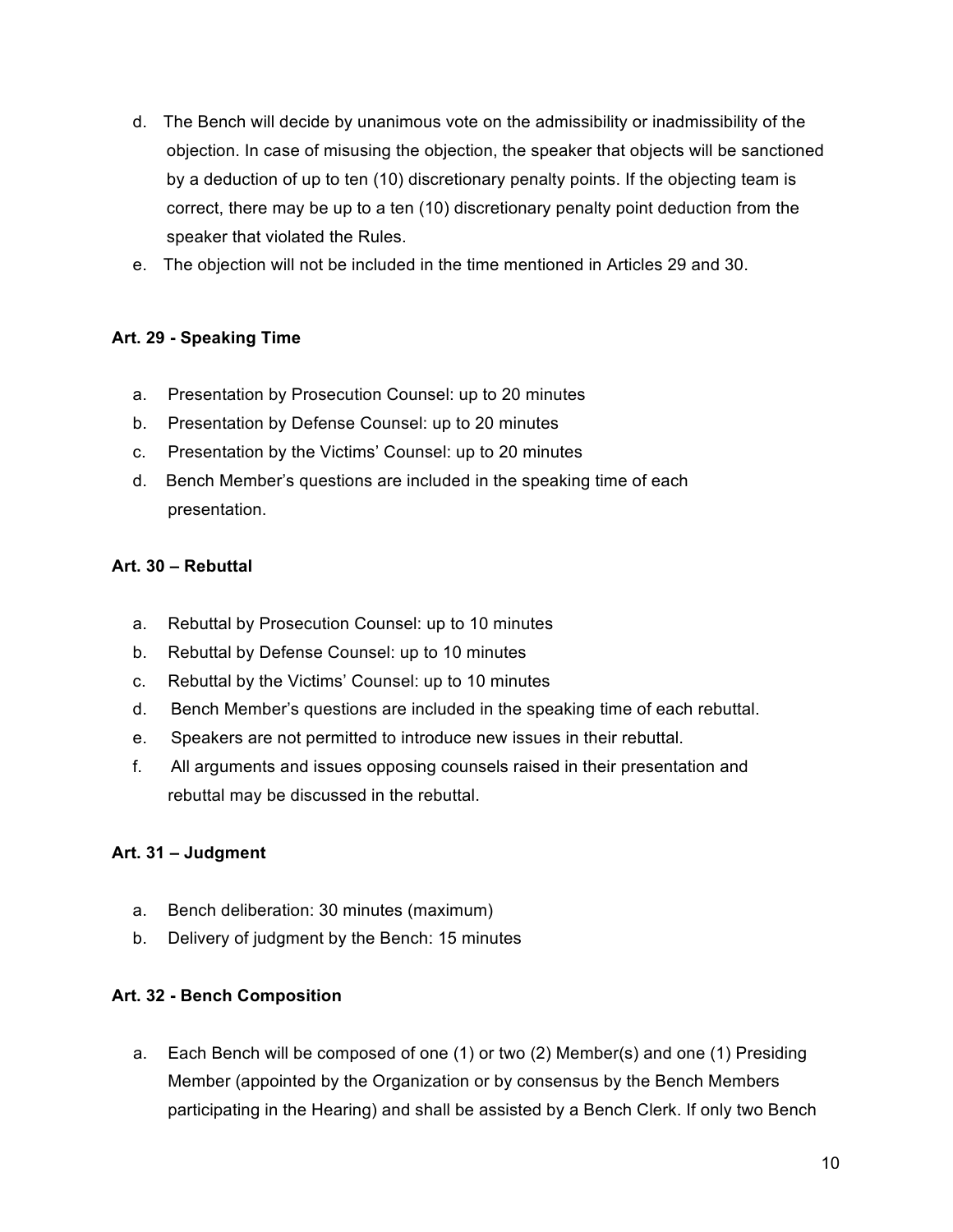Members score a given hearing, the Organization shall create a third score by averaging the scores of the two Bench Members. The organization may appoint a fourth Bench Member. In the event four (4) Bench Members score a given hearing, the score that is furthest from the average of all four (4) scores, and the score sheet on which it appears, will be disregarded.

- b. An Assistant coach of a participating team can under no circumstance be appointed as a Bench Member.
- c. Bench Members for hearings can be different from the Bench evaluating the memorials. All Bench Members must read the case, as well as other explanatory documents. Though not compulsory, bench members may wear a judicial robe.
- d. Bench Members are not permitted to give their individual opinion outside the deliberation room regarding the quality of the presentation and results of the participating teams. Furthermore, Bench Members are not allowed to give the participating teams any feedback on the details of the case.
- e. During the oral rounds, the Bench shall ensure the respect for the Rules of Procedure and will assess the quality of the arguments. The Bench members are encouraged to intervene with appropriate questions during the oral pleading to further assess the knowledge and the preparation of the oralists.
- f. The Bench will follow its own Rules of Procedure within the framework of accepted norms of judicial practice, and with regard to questions of doubt or dispute in the procedure or facts. A decision of the Presiding Member of the Bench shall be final.
- g. The Bench Members shall mark the oral arguments in accordance with the scoring criteria provided for in these Rules.
- h. Team objections to a jury panel due to conflict of interest or prior relationship must be disclosed and communicated to the Bench Clerk/Bailiff prior to the commencement of the Hearing.

## **Art. 33 - Role of the Bench Clerk**

- a. The Bench Clerk is nominated by the Organization.
- b. The Bench Clerk is responsible for:
	- 1. The collection of the score sheets and their delivery to the Organization;
	- 2. Briefing and advising the bench members on the Rules of Procedure contained herein;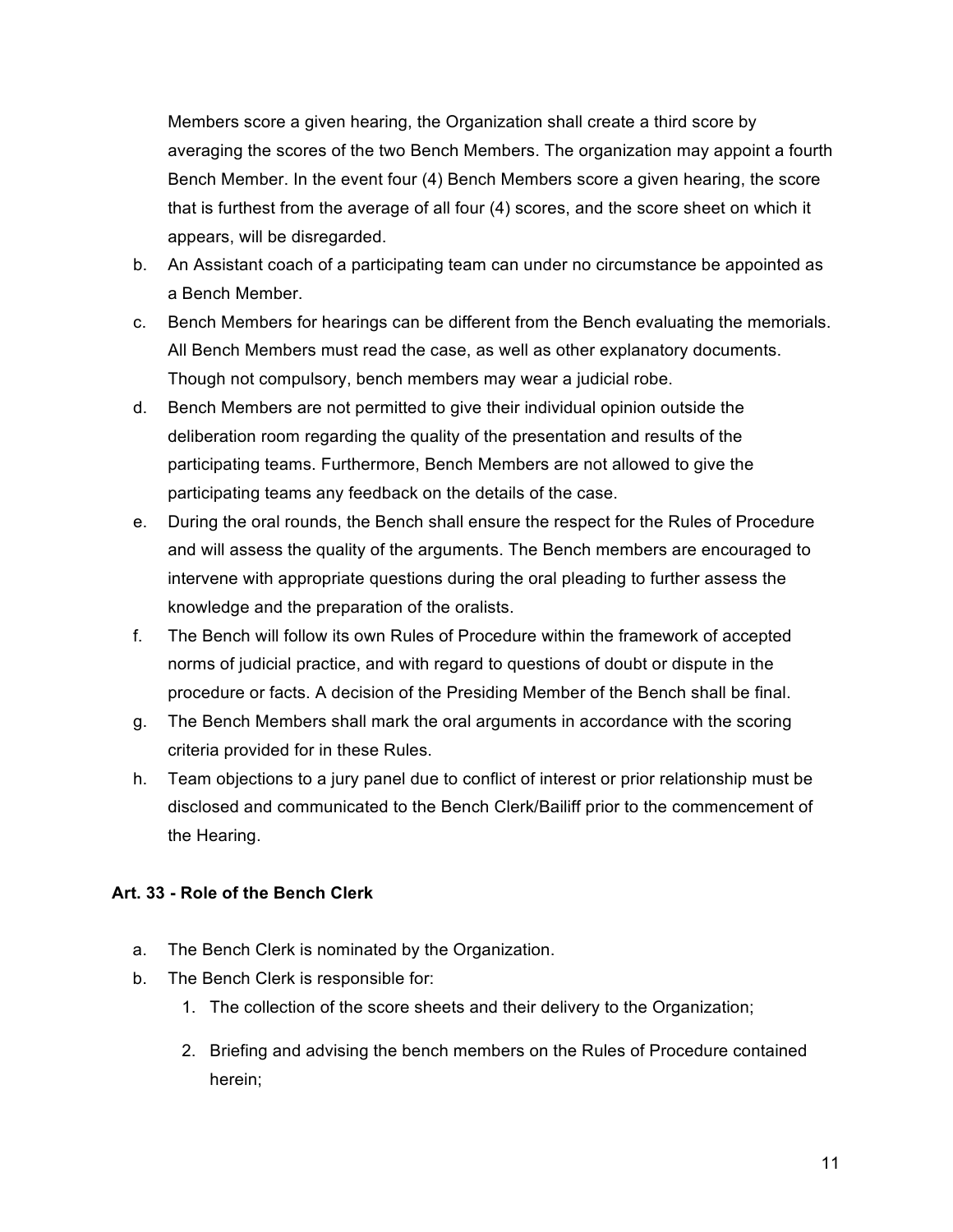- 3. Keeping order during the Hearing;
- 4. Facilitating the sessions' development;
- 5. Timekeeping.

#### **Art. 34 - Scores Hearings**

- a. Scores are rewarded out of a maximum of 100 points for the Presentation and 100 points for the Rebuttal. 70% of the total score is based on the score the team received for its initial presentation, and 30% of the total score is based on the score the team received for the rebuttal.
- b. Scores for the initial presentation are allocated as follows:
	- 1. Organization, structure, and analysis of the issues: twenty (20) points
	- 2. Use of facts and legal principles: twenty (20) points
	- 3. Use of authorities and citations: twenty (20) points
	- 4. Persuasiveness, ingenuity, logic, and reasoning: twenty (20) points
	- 5. Presentation: twenty (20) points
- c. When scoring the rebuttal, the criteria mentioned in this Article under section (b) should be considered, but not rewarded separately.
- d. Score sheets will be emailed to each team upon the cessation of the Competition.

#### **Art. 35 - Penalties for Inappropriate Behavior**

- a. Every team should maintain the fullest dignity and decorum, not only in the Courtroom, but during the entire Competition.
- b. Inappropriate behavior or blatant disregard for the procedures may result in the disqualification of penalty points and in extreme cases to the disqualification of the team..

## **Art. 36 – Scouting**

a. Scouting is forbidden at all times during the Competition.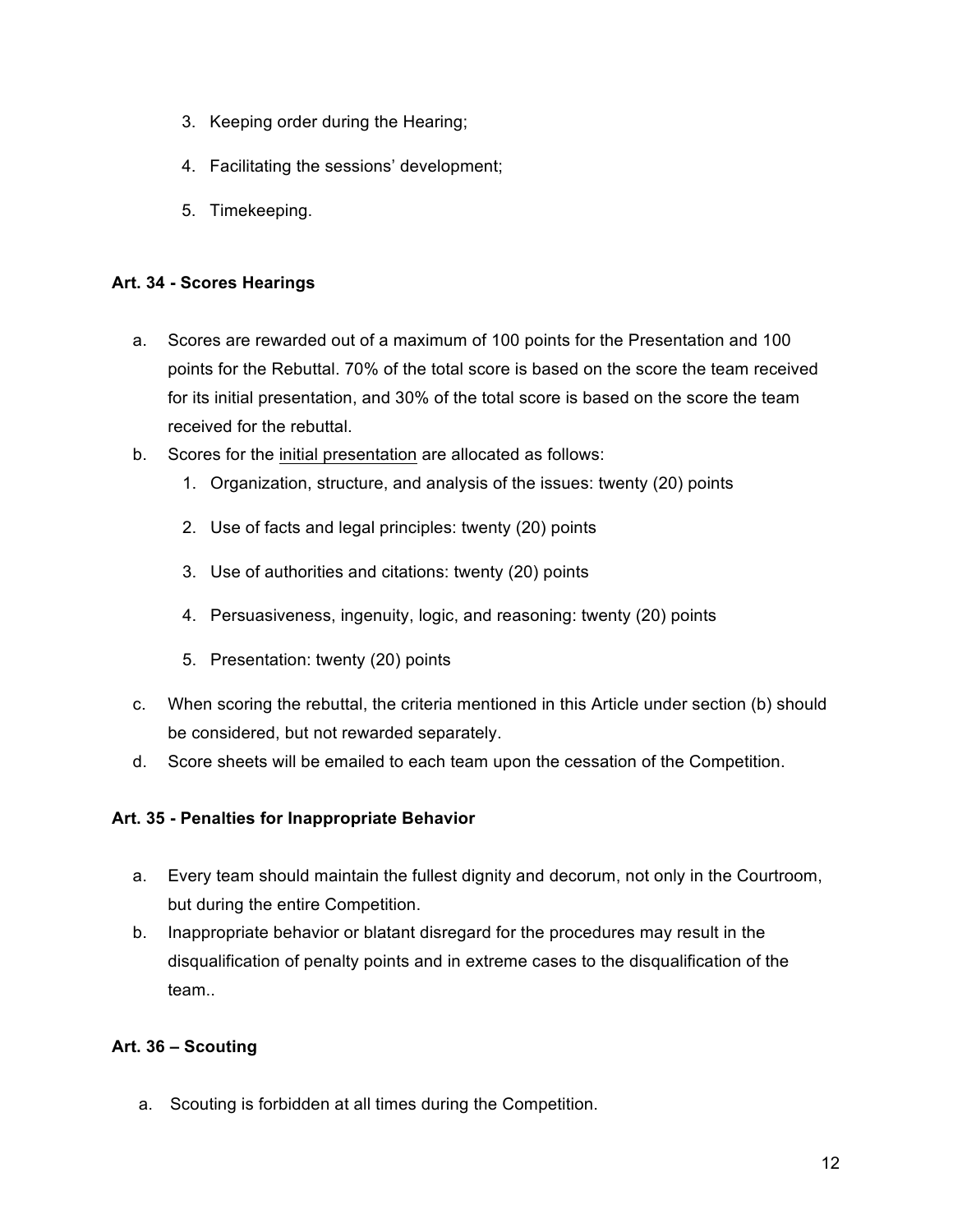- b. Scouting is defined as:
	- 1. When a team or one or more of its members attend a Hearing in which they are not participants;
	- 2. Instances where students, coaches, or spectators discuss with or pose questions of substantive issues of international (criminal) law to the Bench Members.
- c. Violations of this article will result in disqualification. A team's disqualification is final and irrevocable.

## **Chapter 6: The Awards**

#### **Art. 37 - Categories of the Awards**

- a. The following awards will be given by the ICC after the Final Round:
	- 1. Winner
	- 2. First Runner-up
	- 3. Second Runner-up
	- 4. Best Oralist
- b. The following awards will be given by the Organization after the Final Rounds:
	- 1. Best Defense Counsel Memorial
	- 2. Best Prosecution Counsel Memorial
	- 3. Best Victims' Counsel Memorial
- c. Each participating team shall receive a certificate of participation.

## **Chapter 7: The Organization**

#### **Art. 38 – Organization**

a. The Regional Round for the Americas and Caribbean is held in White Plains, New York, in the United States and is organized by Elisabeth Haub School of Law at Pace University (http://www.pace.edu/school-of-law/ICC).